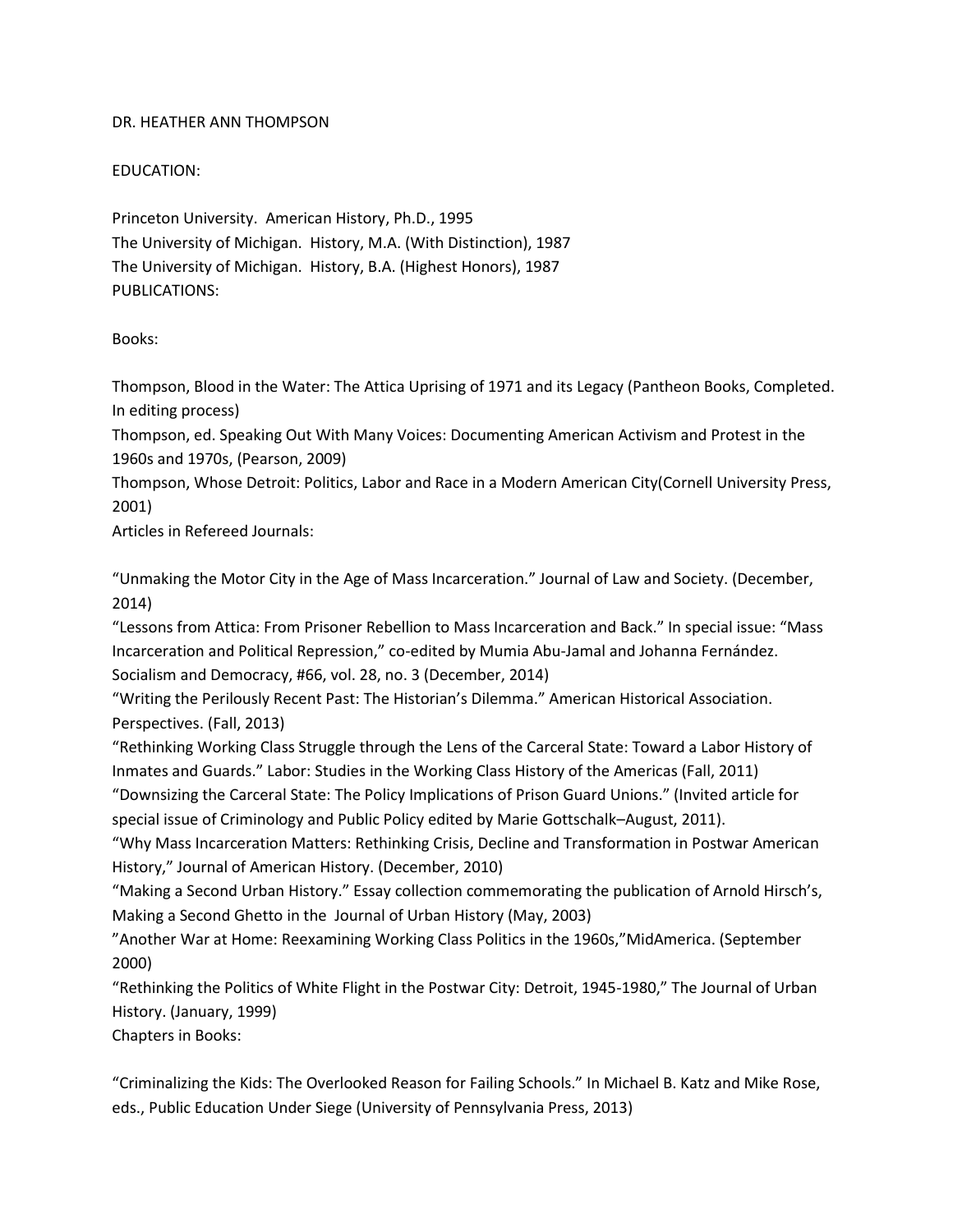"From Researching the Past to Reimagining the Future: Locating Carceral Crisis, and the Key to its End, in the Long 20th Century," In The Punitive Turn: Race, Prisons, Justice, and Inequality (forthcoming, University of Virginia Press)

"Blinded by a "Barbaric" South: Prison Horrors, Inmate Abuse and the Ironic History of Penal Reform in the Postwar United States" in Lassiter and Crespino, ed. The End of Southern History? (Oxford University Press, 2009)

"All Across the Nation: Black Power Militancy in America's Plants, Prisons, and Southern Piedmont, 1965-1975" in Kenneth Kusmer and Joe Trotter, eds, African American Urban History and Race Relations after World War Two (University of Chicago Press, 2009)

Author, book chapter. "The Midwestern Freedom Struggle and the Remaking of the Urban America: Lessons from Postwar Detroit" in Rusty Monhollen, ed., The Black Freedom Struggle in the Midwest (Palgrave, to readers)

"Mayor Coleman A. Young: Race and the Reshaping of Postwar Detroit," in Roger Biles, ed. American Urban History, (Scholarly Resources Books, June 2002)

"Rethinking the Collapse of Liberalism: The Rise of Mayor Coleman Young and the Politics of Race in Postwar Detroit," chapter in David R. Colburn, and Jeffery Adler, eds., African American Mayors, (The University of Illinois Press, April 2001)

"Urban Uprisings: Riots or Rebellions," chapter in David Farber and Beth Bailey, eds.The Columbia Guide to America in the 1960s. (June 2001)

"New Autoworkers, Dissent and The UAW: Detroit and Lordstown," chapter in Robert Asher and Ronald Edsforth, eds., Autowork, (New York: SUNY Press, 1995) Guest Edited Journal Issues:

Invited to co-edit a special issue of the Journal of American History entitled, "Historians and the Carceral State." June, 2015

Coeditor of a special issue entitled "Urban Spaces and the Carceral State" for theJournal of Urban History. September, 2015

Newspaper/Magazine Articles:

"How Attica's Ugly Past is Still Protected." Time Magazine. May 26, 2015.

"America's Real State of Emergency: Baltimore and Beyond." Huffington Post. April 28, 2015

"Why are Relations Between Black America and the Police so Poor?" BBC History Magazine. February, 2015

"Ferguson's Despair and Devastation of White Privilege" Huffington Post. November 30, 2014.

"Violence in Post-Verdict Ferguson: What We Should Really Be Worried About."Huffington Post. November 20, 2014

"Inner City Violence in the Age of Mass Incarceration." The Atlantic. October 30, 2014

"The Fury in Ferguson and Our Forgotten Lessons from History." Huffington Post.August 18, 2014.

"The Shame of the Nation: The Fight to Keep Children Locked up for Life." Huffington Post. August 6, 2014

"Redemption and the War on Drugs." TED Talk Weekend. Huffington Post. July 25, 2014

"Dodging Decarceration: The Shell Game of 'Getting Smart' on Crime." Huffington Post. July 9, 2014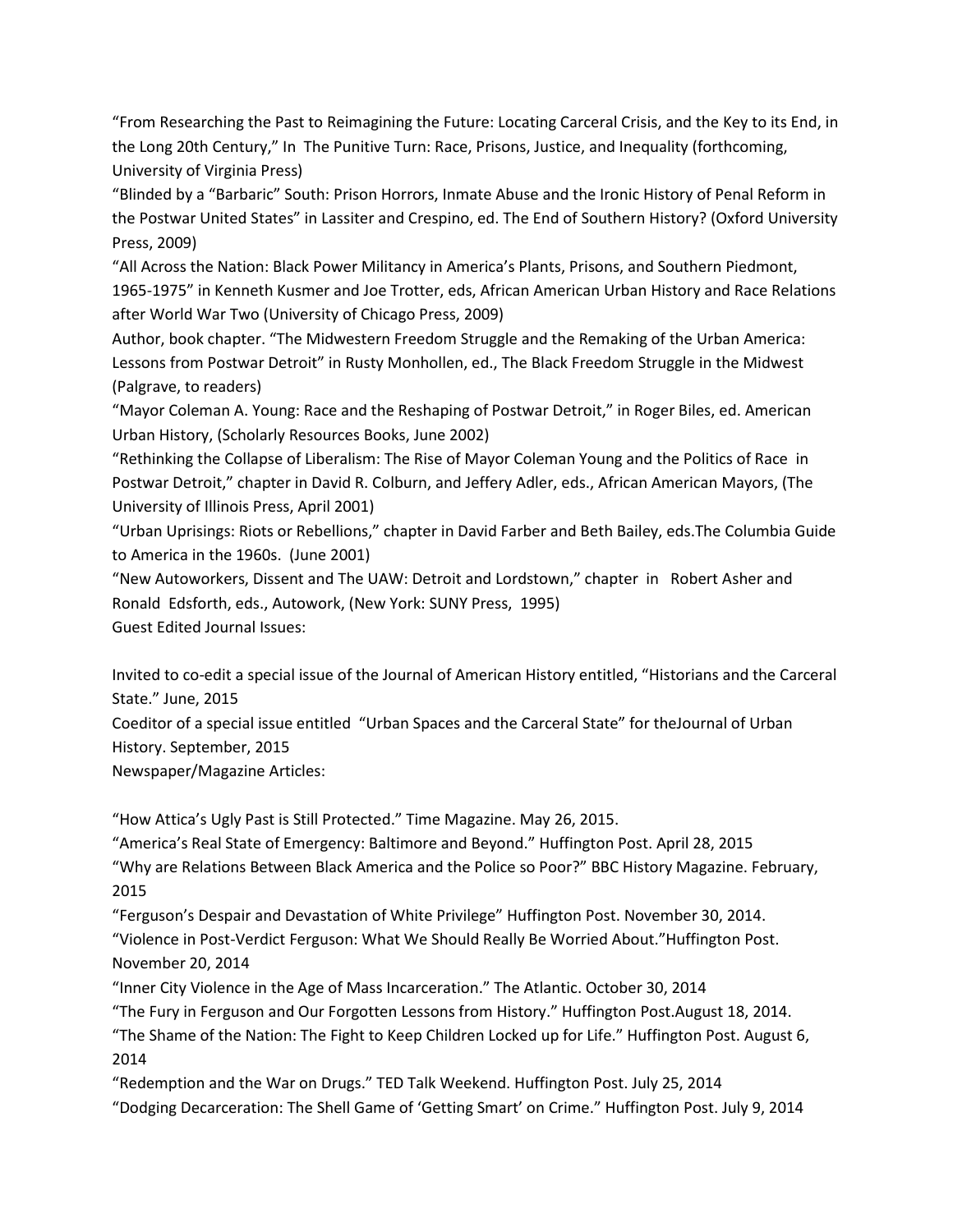"Rescuing America's Inner Cities? Detroit and the Perils of Private Policing."Huffington Post. June 25, 2014

"Empire State Disgrace: The Dark, Secret History of the Attica Prison Tragedy."Salon.com May 24, 2014 "How Prisons Change the Balance of Power in America." The Atlantic. October 7, 2013 The Prison Industrial Complex: A Growth Industry in a Shrinking Economy." New Labor Forum. (Fall, 2012)

Response from Rob Scott and Thompson Response to Scott: New Labor Forum.(Winter, 2012 "Criminalizing the Kids: The Overlooked Reason for Failing Schools" Dissent, (Fall, 2011)

"The Lingering Injustice of Attica." Oped. The New York Times. September 9, 2011 Blogs:

"Are We Any Closer to Ending the Death Penalty? A Word of Caution." Life of the Law. July 17, 2014. www.lifeofthelaw.org

"Who Does the Freedom of Information Law Protect? Attica and the Code of State Silence." Life of the Law. May 16th, 2014. www.lifeofthelaw.org

Review Essays:

"Telling it Like it Really Was: Women's Movement Activism and Movement Making in Postwar America." Review essay of Kimberly Springer, Living for the Revolution: Black Feminist Organizations, 1968-1980 and Christina Greene, Women and the Black Freedom Movement in Durham, North Carolina Warriors in Reviews in American History. (March, 2006)

"Rescuing the Right." Review of Lisa McGirr, Suburban Warriors in Reviews in American History (June 2002)

"Searching for Synthesis: Urban Rioting in Postwar America." Review Essay. The Journal of Urban History. (March 2000)

Book Reviews:

Review of Douglas Blackmon, Slavery by Another Name (Doubleday, 2009). Against the Current (Fall, 2011)

Review of Glenda Gilmore, Defying Dixie (Norton, 2007) in Labor: Studies in Working Class and Labor History (Fall, 2009)

Review of David Freund, Colored Property (University of Chicago Press, 2007) inJournal of Southern History (Spring, 2009)

Review of Henry Pratt, Churches and Urban Government in Detroit and New York, 1895-1999 (Wayne State University Press, 2004), in American Historical Review(March, 2006)

Review of Suzanne Smith, Dancing in the Streets: The Cultural Politics of Detroit, inLabor History (Spring 2001)

Review of Frederick Siegel, The Future Once Happened Here, in Left History (Spring 2001) Review of Timothy Minchin, Hiring the Black Worker, in Social History (January 2001) Review of Mary Stolberg, Bridging the River of Hatred: The Pioneering Efforts of Detroit Police Commissioner George Edwards, in The Michigan Historical Review (September 1999) Review of Thomas Sugrue, The Origins of Urban Crisis: Race and Inequality in Postwar Detroit, in Against the Current , (January/February, 1998)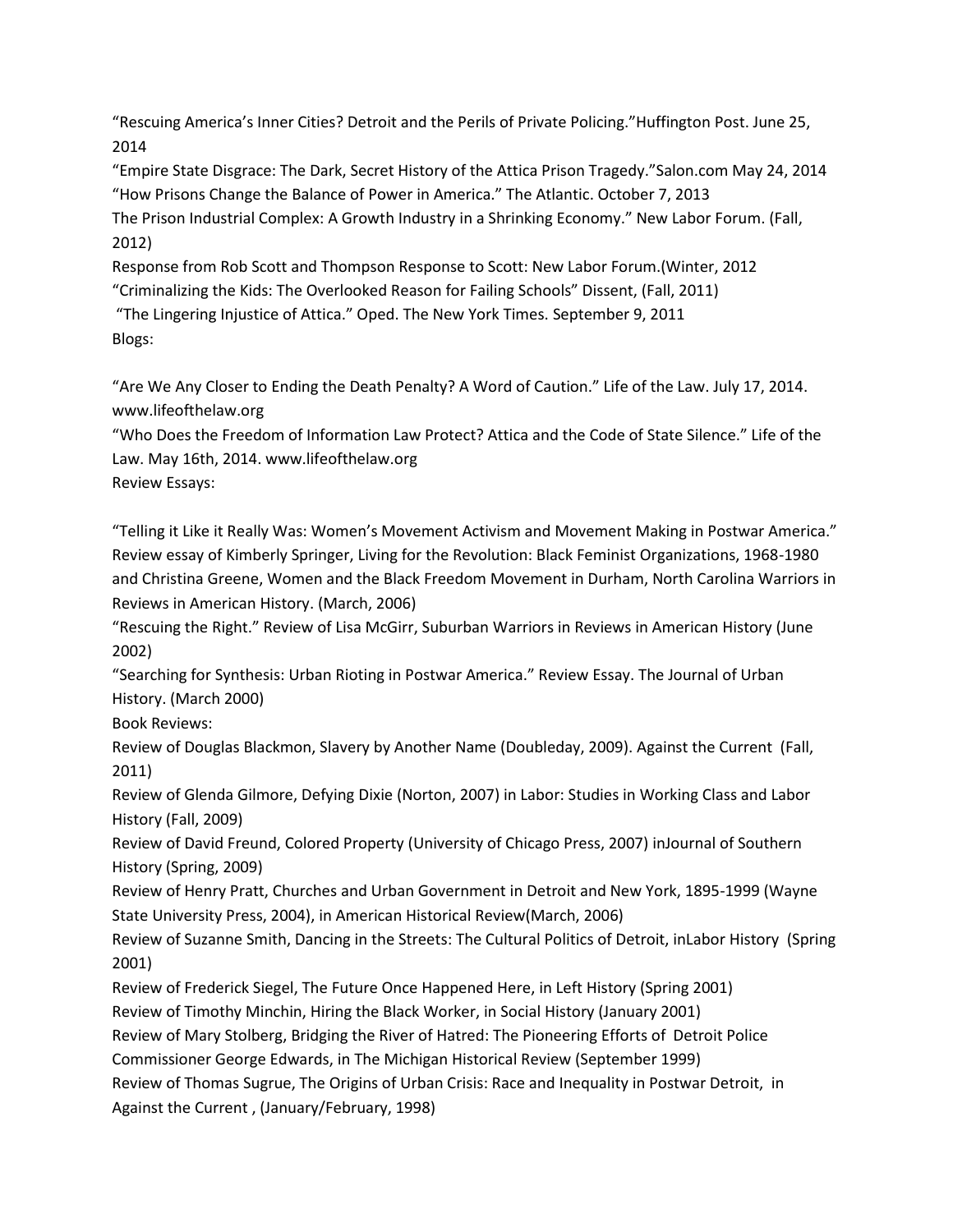Review of Leon Fink and Brian Greenberg, Upheaval in the Quiet Zone, in Pennsylvania History, (January, 1991) Manuscript Series Edited:

Justice, Power, and Politics. Series coeditor with Rhonda Y. Williams (Case Western Reserve). University of North Carolina Press. Acquisitions Editor, David Perry. Spring 2010-present. American Social Movements of the Twentieth Century. Series Editor. Routledge. Acquisitions Editor, Kim Guinta. Fall 2008-present. (Books already secured for this series include: Daryl Maeda, Rethinking Asian-Pacific American Activism in Modern America, Marc Stein, Rethinking the Gay and Lesbian Civil Rights Movement,Yohuru Williams, Rethinking the Black Power Movement, Marc Rodriquez, Rethinking Chicano Activism in the United States after WW II, Felicia Kornbluh, Rethinking the Disability Rights Movement, Lorrin Thomas, Rethinking the Puerto Rican Rights Movement Permilla Nadasen, Rethinking the Welfare Rights Movement), Simon Hall,Rethinking the Anti-War Movement, Annelise Orleck, Rethinking the Women's Rights Movement; Elizabeth Faue, Rethinking the American Labor Movement; Ellen Spear,Rethinking the Environmental Movement. Works in Progress:

Heather Ann Thompson, "Black Activism Behind Bars: Toward a Rewriting of the American Civil Rights Movement." American Historical Review (submitted and now being revised) Heather Ann Thompson and Ben Fleury-Steiner, Afraid of the Dark: The Long History of Juvenile Justice in the 20th Century United States (Book Manuscript in Progress) Heather Ann Thompson, Deep Cover: Surveillance and the Dismantling of Participatory Democracy in Postwar America (Book Manuscript in Progress) Heather Ann Thompson, "Surveillance and the Origins of Carceral state." (article in progress) Documentary Films:

Historical Advisor, new film being made on Civil Rights/Black Power Era by Henry Louis Gates. PBS produced.

Contributor to documentary in progress for PBS tentatively titled, "Incarceration Nation." Historical Consultant and Interviewee for documentary on the Attica Prison Uprising of 1971 done by Emmy award-winning filmmakers Christine Christopher and David Marshall. Title: "Criminal Injustice: Death and Politics at Attica." (Blue Sky Films, 2013)

Historical Advisor for documentary on Algiers Hijacking of 1972 by Maia Weschsler. Title: "Melvin and Jean: An American Story." (2013)

Consultant and Interviewee in National Geographic documentary on the Attica Prison Uprising of 1971. "The Final Report: Attica Prison Riot." 2006\ AWARDS AND HONORS:

Finalist for 2015 J. Anthony Lucas Award for Best Work-in-Progress in Non-Fiction. The Columbia School of Journalism. March, 2015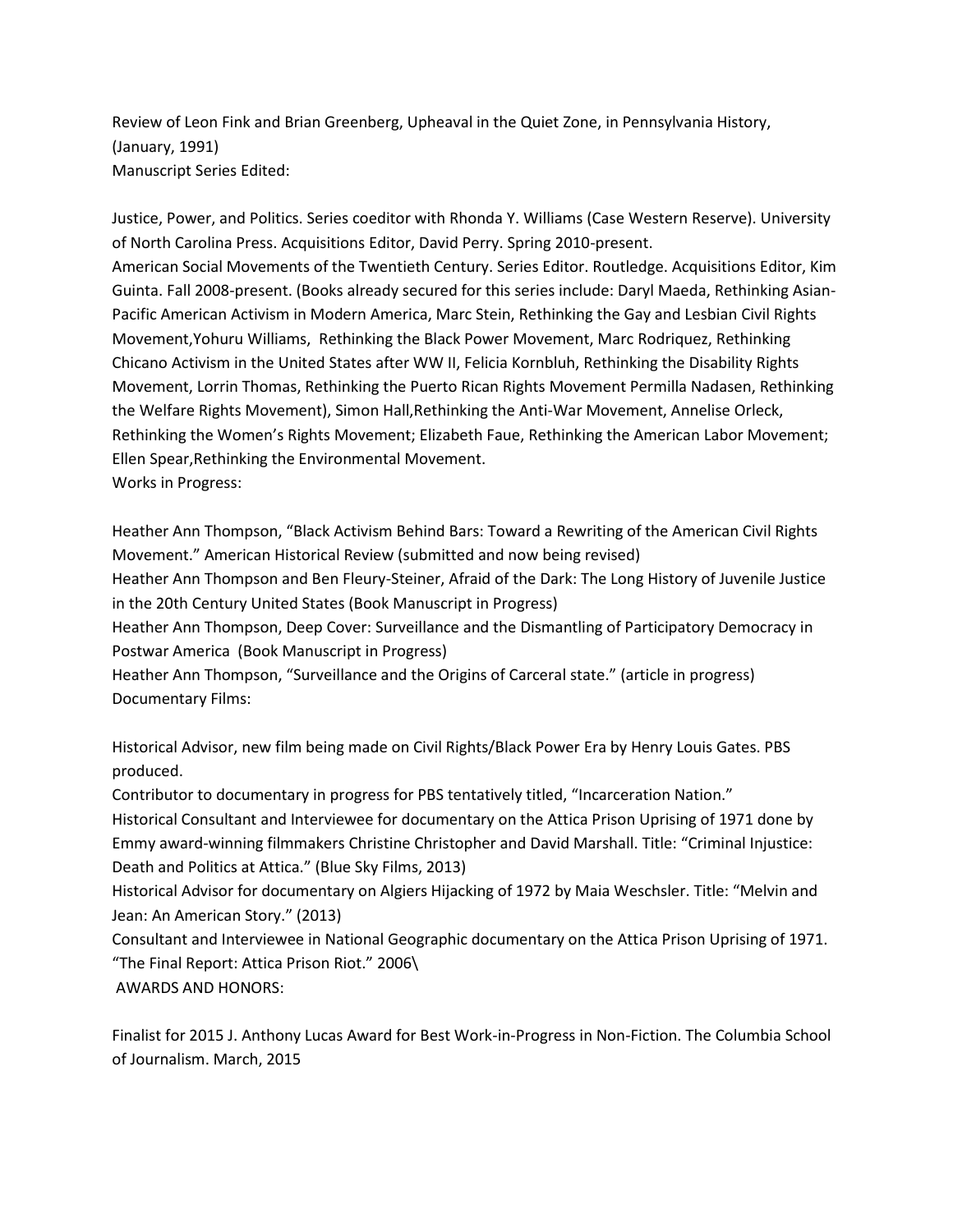Finalist for 2014 Just Media Award for Magazine Article: "How Prisons Change the Balance of Power in America." The Atlantic. October 7, 2013. National Council for Crime and Delinquency. (winner announced October, 2014).

Appointed Distinguished OAH Lecturer. Organization of American Historians. 2013.

Havens Center Visiting Scholar at University of Wisconsin-Madison during 2012-2013.

Most Distinguished Scholarly Article Award for "Rethinking Working Class Struggle Through the Lens of the Carceral State: Toward a Labor History of Inmates and Guards," Labor: Studies in Working Class History of the Americas (Fall, 2011). Awarded by the Labor Movements Section. The American Sociological Association.

Best Article in Urban History 2011 Award for "Why Mass Incarceration Matters: Rethinking Crisis, Decline, and Transformation in Postwar American History," Journal of American History (December, 2010). Awarded by Urban History Association.

The Soros Justice Fellowship. The Open Society Institute. 2006-2007

The Franklin Research Grant, The American Philosophical Association. 2005

The Hackman Research Residency Grant, The New York State Archives. 2004

Littleton-Griswold Research Grant, American Historical Association. 2004

The Rockefeller Foundation, the Rockefeller Archive Center Research Grant. 2004

The National Endowment for the Humanities, Research Fellowship. 2000-2001

The University of North Carolina at Charlotte: National Endowment for the Humanities, Focus Grant: "African American Identity." 2004; Senior Faculty Research Grant, 2003-2004, 2006-2007; "Teaching American History" Grant U.S. Department of Education. Partnership between Charlotte Mecklenberg Schools and University of North Carolina at Charlotte, 2002-2005; CID Grant. Faculty Stipend Award for: The Digital Sound Archive Initiative, 2001; Junior Faculty Summer Research Grant, 2000; Junior Faculty Summer Research Grant, 1999; NEH Latin American Studies Initiative Course Development Grant, 1998-99; Junior Faculty Summer Research Grant, 1998; Faculty Research Support Grant, 1998 Princeton University: The Rollins Prize, 1990, 1991;The Shelby Collum Davis Merit Prize, 1987, 1988, 1989; Princeton University Fellowship Award, 1987-1992 EMPLOYMENT:

The University of Michigan

Professor of History in the Department of Afro-American Studies, The Residential College, and The Department of History. Fall 2015-

Temple University

Associate Professor of History in the Department of African American Studies and the Department of History. August 2009-present

Appointed Associate Director, Center for the Humanities (CHAT). August 2010-present

The University of North Carolina at Charlotte

Associate Professor. Department of History. August 2002-July 200

Affiliated faculty Department of Africana Studies, 2004-July 2009

Appointed to faculty in Public Policy Ph.D. program, 2004-July 2009

Visiting Associate Professor at the University of Michigan, Ann Arbor (Spring 2009)

The University of North Carolina at Charlotte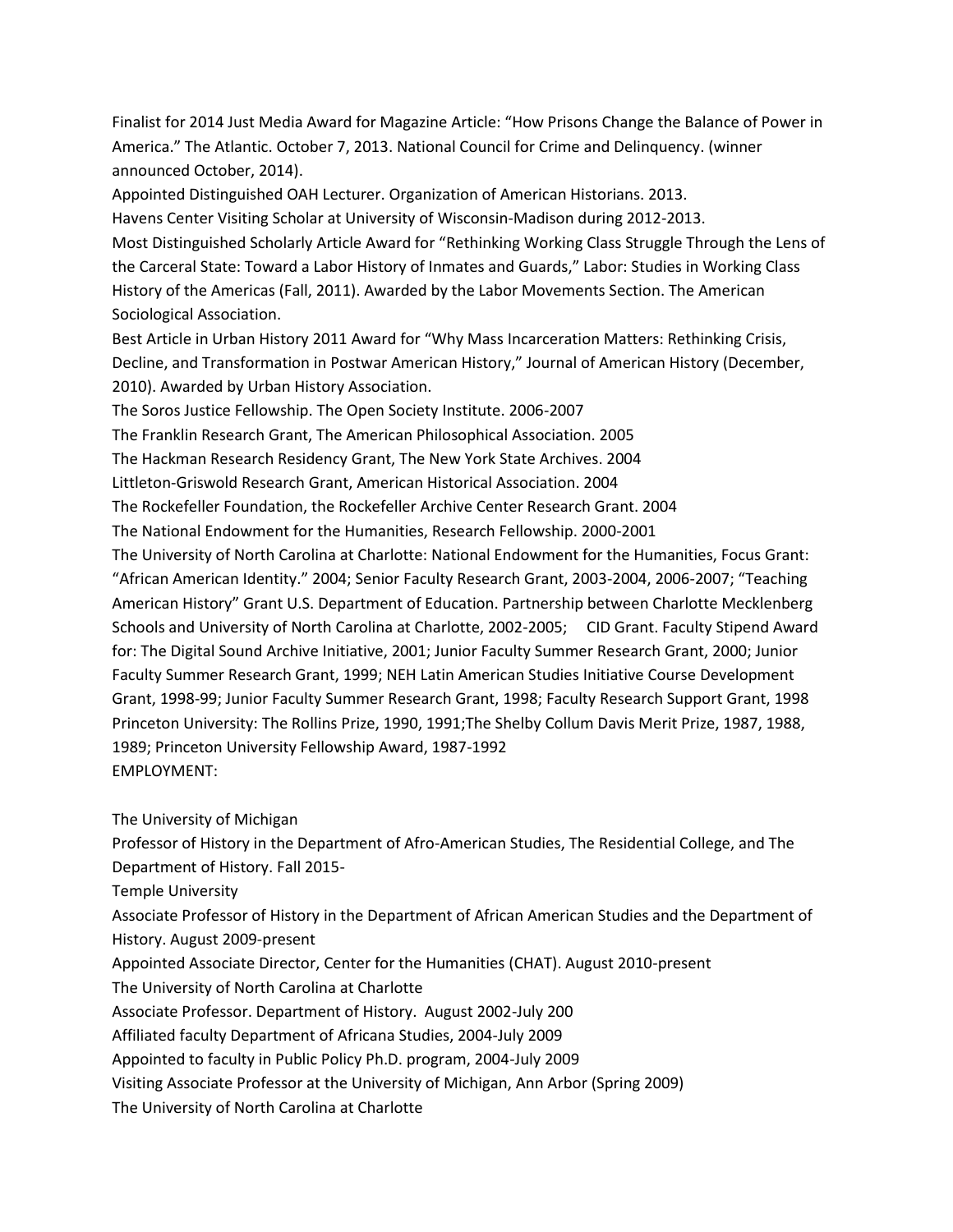Assistant Professor. Department of History. August 1997-August 2002 The University of Michigan Visiting Assistant Professor. Joint Appointment, the Department of History and Residential College. Fall 1995- Summer 1997 INVITED TALKS:

Guest Speaker, Women and Mass Incarceration. Roundtable for Piper Kerman's Shaw Lecture. The University of Michigan. October 12, 2015

Guest Speaker, Why Mass Incarceration Matters to North Carolina. North Carolina Commission on Racial and Ethnic Issues. October 1, 2015

October 12, 2015. Guest Speaker. Engaging Race: The Carter G. Woodson Forum on Violence,

Citizenship, and Social Justice. University of Virginia. August 27, 2015

Keynote Speaker: Legislator Forum. Straight Talk on Crime and Punishment. The Riley Institute. Furman University. July 21, 2015

Keynote Speaker, "The Resilience of White Privilege in the United States since the New Deal" Eberhard Karls University Tuebingen, Germany. June 8, 2015

Guest Speaker, "Mass Incarceration in America: The New Global Regime?" University of Zurich. Zurich, Switzerland. May 13, 2015

Guest Speaker, Collins College. Plano, Texas. April 10, 2015

Guest Speaker, Texas Christian University. Ft. Worth, Texas. April 8-9, 2015

Guest Speaker, "American Cities in the Age of Mass Incarceration."Centre for the Study of the United States. University of Toronto. Toronto, Canada. March 20, 2015

Guest Speaker, Policing Race. Police Profiling: Causes and Consequences. Center for Race and Ethnicity and Center for Public Policy. Brown University. March 10, 2015

Guest Speaker, A History of Penal Regimes in Global Perspective, 1800-2015. Symposium. Harvard University. March 5-7 2015

Guest Speaker, "Why Mass Incarceration Matters." The University of Hawaii, Manoa. February 27-March 3, 2015.

Guest Speaker, "Capitalism and the Carceral State." Histories of American Capitalism Conference. Cornell University. November 8, 2014

Guest Speaker. The Politics of Mass Incarceration in the Age of Retribution." The Scope of Slavery: Enduring Geographies of American Bondage Conference. Charles Warren Center for Studies in American History, Harvard University November 7, 2014.

Guest Speaker. Symposium on Inequality. Washington University. St. Louis, MO. October 24, 2014.

Guest Speaker, "Fighting a War on Poverty and Waging a War on Crime: Rethinking the Welfare State/Carceral State Divide." War on Poverty Symposium. University of Pennsylvania. September 19, 2014.

Guest Speaker, "Distorting Democracy in the Age of Mass Incarceration." Lycoming College. September 16, 2014.

Guest Speaker, "Why History Matters to Current Incarceration Crisis." Congressional Briefing. Senate Judiciary Committee. September 12, 2014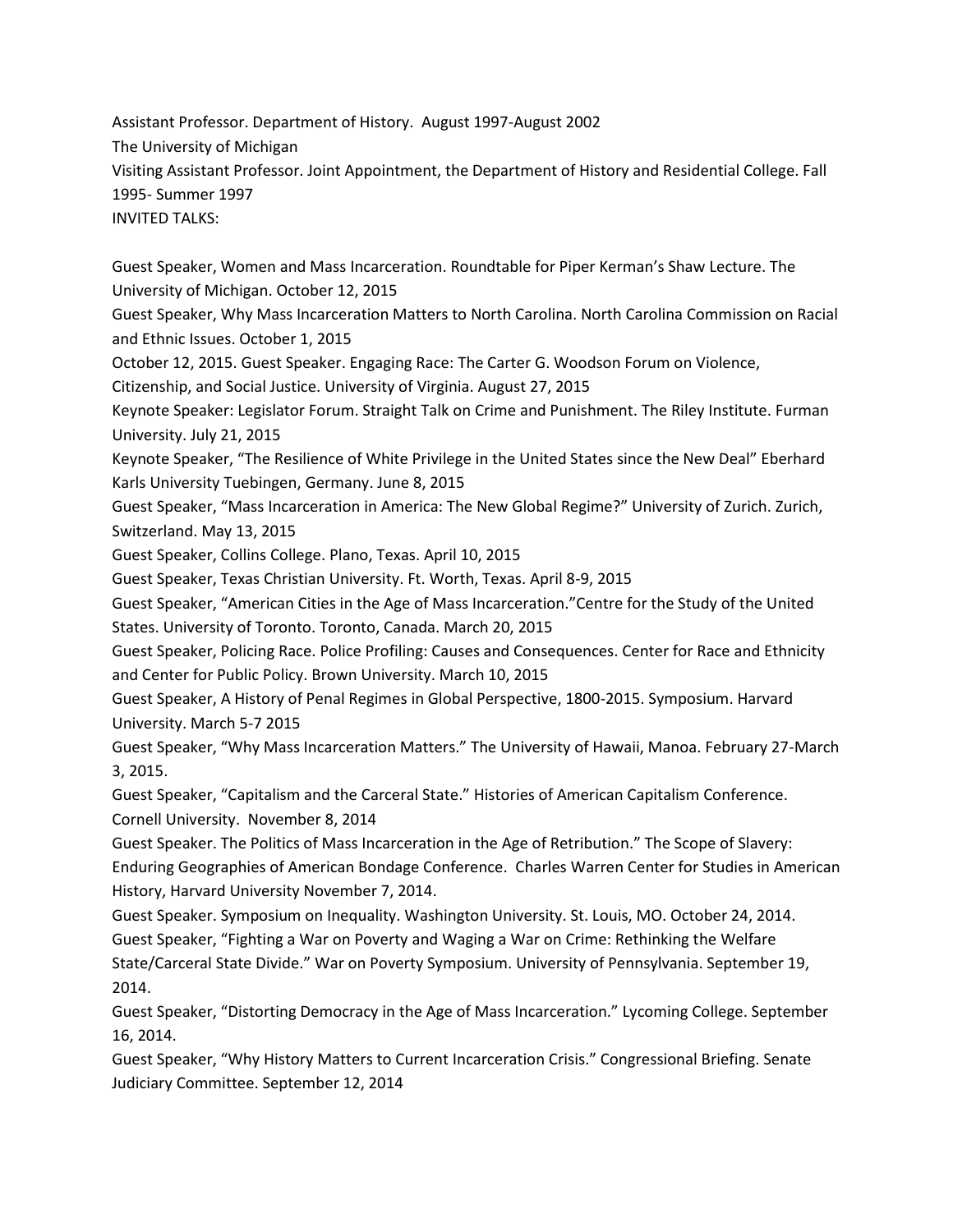Guest Speaker, "Causes and Consequences of High Rates of Incarceration." Briefing. John Jay College. September 4, 2014.

Guest Speaker, Summer Institute on Inequality. University of Pennsylvania. June 20, 2014.

Guest Speaker, "Learning from Detroit: Turbulent Urbanism in the 21st Century." Conference. The University of Michigan. May 29-30, 2014

Guest Speaker, "Why Mass Incarceration Matters to our Democracy." Interfaith Organizing Initiative, Summit on the Intersection of Criminalization and Race. Chicago, Illinois. May 8-9, 2014

Guest Speaker, "Race, Law, and the American State," Symposium. The University of Michigan School of Law. April 26, 2014

Keynote Speaker. Towson University. April 24, 2014.

Guest Speaker. Yale University. April 8, 2014.

Guest Speaker. Rutgers University, Camden. April 2, 2014.

Opening Speaker. Breaking Down the Walls. School of Social Work. University of Pennsylvania. March 29, 2014.

Keynote Speaker, College of Saint Rose. Albany, NY. March 20, 2014.

Guest Speaker. Yale University. March 19, 2014.

Guest Speaker. University of Maryland, College Park. March 13, 2013.

Guest Speaker. UCLA Institute for Research and Employment's 2014 conference: "Race, Labor and the Law." February 28, 2014

Guest Speaker. Connecticut College. February 24, 2014.

Keynote Speaker. "Racial Formation, Racial Blindness." Conference. Department of History, University of Wisconsin, Milwaukee. February 14, 2014

Guest Lecturer. "The Moral and Ethical Costs of Mass Incarceration in America." The Ethical Humanist Society of Philadelphia. February 9, 2014.

Guest Speaker. Forum on Mass Incarceration. Muhlenburg College. January 23, 2014.

Keynote Speaker. ""Lock Up America: Why Mass Incarceration Matters To our Cities, our Economy, and our Democracy." Searchlight Lecture Series. Eastern State Penitentiary. January 7, 2014.

Guest Speaker, Department of History, Oxford University, Oxford, England. November 19, 2013

Guest Speaker, Department of History, University of East Anglia, Norwich, England. November 14 2013 Guest Speaker, Department of History, Cambridge University, Cambridge, England. November 11, 2013 Keynote Speaker, Pennsylvania History Association Annual Conference. Gettysburg, PA. October 19, 2013

Guest Speaker, Department of History, Auburn University, Alabama. September 24, 2013.

Keynote Speaker. Conference: The American Racial State in the Long 20th Century. The University of Michigan. May 10, 2013.

Guest Speaker, "Criminal Justice Today." The Friends of the St. Paul Public Library. April 30, 2013. St. Paul, Minnesota.

Guest Speaker. Murphy Institute, Labor Breakfast. CUNY. New York, New York. April 19, 2013 Guest Speaker, "Why Mass Incarceration Matters to All of Us, and What We Can Do About It." Public Forum. The Duke Human Rights Center, The Sanford Public Policy School, Duke University. March 25, 2013.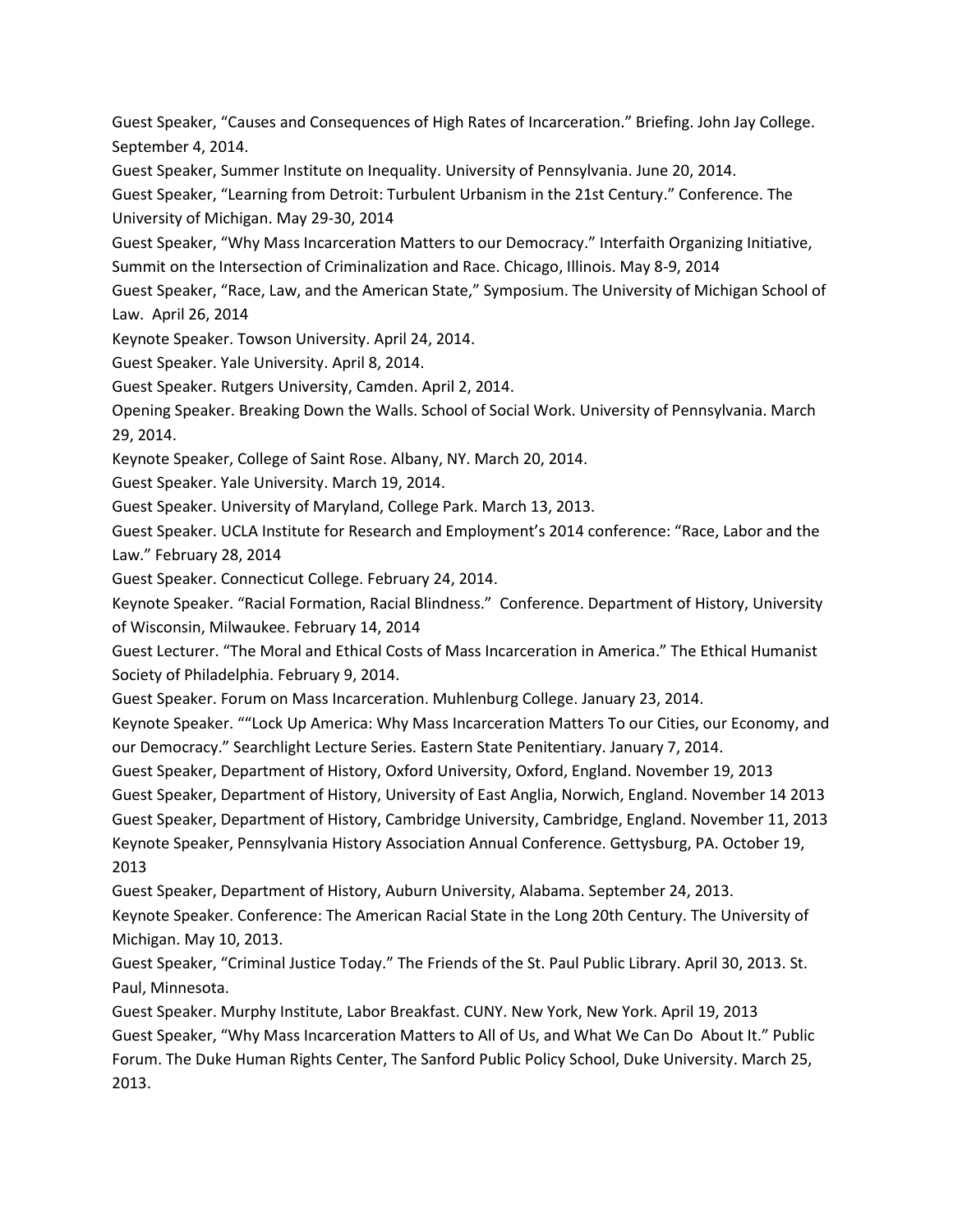Guest Speaker. "Attica, Attica, Attica! From the Possibilities of Prisoner Rebellion to the Problem of Punitive Justice Policy." Duke University. March 25, 2013.

Visiting Scholar Lecture. "The Costs of the Carceral State." The Havens Center. University of Wisconsin, Madison. February 19, 2013.

Guest Lecture. "Distorting Democracy: Rethinking Politics and Power in the Age of Mass Incarceration." University of Wisconsin, Madison. February 20, 2013.

Guest Speaker, "Lock Up America: Why Mass Incarceration Matters To our Cities, our Economy, and our Democracy." Bucknell University. February 13, 2013

Keynote Speaker, "Unmaking the Motor City in the Age of Mass Incarceration." For the Detroit School Lecture Series. Regional and Urban Planning. The University of Michigan. February 8, 2013

Guest Speaker. James E. Beasley School of Law, Temple University, Philadelphia, PA. January 30, 2013 Speaker, "Costs and Consequences of the Carceral State." Symposium on Mass Incarceration. Tyler Art School. Temple University. November 27, 2012

Guest Speaker, "Prisons and the Politics of Punitive Justice Policy: Civil Rights and the 21st Century." University of Mary Washington. October 24, 2012

Keynote Speaker. "Urban and Labor Affairs in a Time of Mass Incarceration." The North American Labor History Conference. Wayne State University. Detroit, MI. October 18, 2012

Keynote Speaker."Which Way Detroit? From Struggles for Civil Rights to the Crisis of Criminalization" University of Michigan, Dearborn. October 17, 2012.

Keynote Speaker. "Why Mass Incarceration Matters to Postwar Urban History." Urban History Association. Annual Luncheon at Organization of American Historians Meeting.Milwaukee, Wisconsin. April 18-20, 2012

Guest Speaker, "From Researching the Past to Reimagining the Future: Confronting the Crisis of Mass Incarceration." Symposium: A Beautiful Struggle: Transformative Black Studies in Shifting Political Landscapes, A Summit of Doctoral Programs. Northwestern University. Chicago, Illinois. April 12-April 14, 2012.

Guest Speaker, "Mass Incarceration and the Unmaking of Postwar America." American History Workshop. University of California, Los Angeles. April 5, 2012.

Guest Speaker, "Rescuing and Remember Attica," The New School. New York, New York. March 29, 2012.

Guest Speaker, "Why Mass Incarceration Matters to Social Workers." Columbia University School of Social Work. February 26, 2012.

Guest Speaker, "Ending Today's Carceral Crisis: Lessons from History." Confronting The Carceral State: Activists, Scholars and the Exonerated Speak: A Symposium.Black Studies Program of the City College. New York City. February 14, 2012.

Guest Speaker, "From the White House to the State House to the Row House: Recasting the American Nation through the Politics of Punishment." University of Sussex. Brighton, UK. February 10, 2012.

Guest Speaker, "Rethinking the American South and its Historical Legacy in the Age of Mass Incarceration" Queens University, Belfast, Ireland. February 8, 2012

Guest Speaker, ""Locked Up and Shut Out: Black Women and America's (not so) Hidden Carceral Crisis" Queens University, Belfast, Ireland. February 6, 2012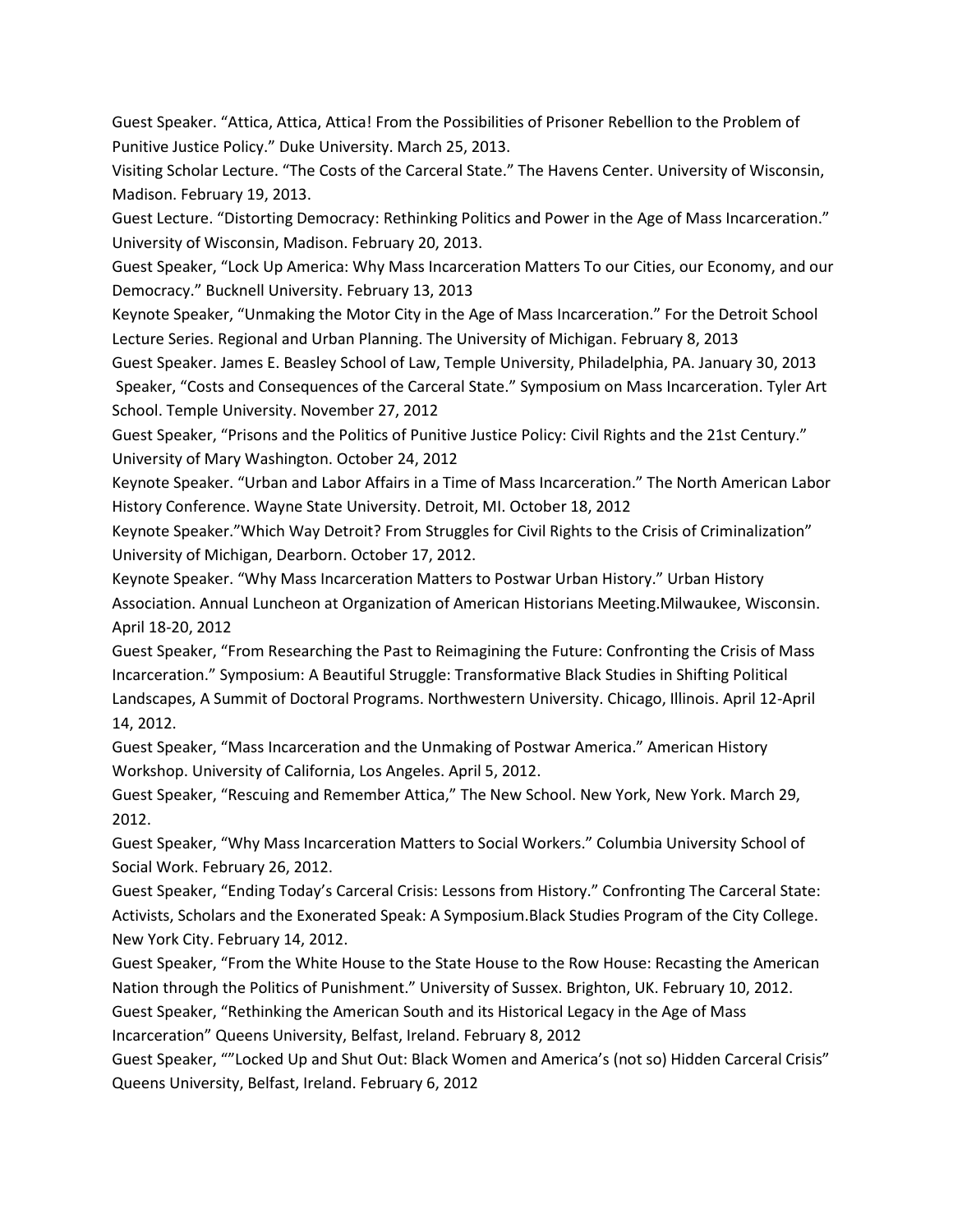Guest Speaker, "Debating Mass Incarceration and the "New Jim Crow."Symposium.From Black Modern to Post Blackness: A Retrospective Look at Identity. Rutgers Center for Historical Analysis. November 9- 11, 2011.

Guest Speaker, "Lock Up America: Rethinking our Nation's Past and Present in the Age of Mass Incarceration" University of Wisconsin. Green Bay. Thursday, September 22,2011.

Guest Speaker, "Attica: Why it Matters." Conference. 40 Years after the Attica Uprising: Looking Back, Moving Forward. University at Buffalo Law School, The Baldy Center for Law & Social Policy Monday, September 12 & Tuesday 13, 2011

Guest Speaker, "The Imprisonment of a Race." One-day Conference. Princeton University. March 25, 2011.

Guest Speaker, "Race, Injustice, and the Challenge of Mass Incarceration for America's Inner Cities." Social Justice, Race and Profiling: An Intergenerational Think Tank. Social Justice Institute. Case Western Reserve University. November 19-20, 2010.

Keynote Speaker. "Redemption Redux? Southern Politics, Economy, and Society in the Age of Mass Incarceration." 2010 Lecture Southern Association for Women Historians. The Southern Historical Association Annual Meeting. Charlotte, NC. November 4-7, 2010

Guest Speaker. "Commodifying Punishment in the American South: The Industry and Labor Consequences of making Crime Pay, 1970-Present." Joint Luncheon of the Southern Industrialization Project (SIP) and the Southern Labor Studies Association (SLSA). Southern Historical Association Annual Meeting. Louisville, Kentucky. November, 2009.

Guest Speaker. "America's Second Prison Crisis: Locating the Origins of Today's Race to Incarcerate, and the Key to its End, in the Long 20th Century." The University of Virginia's Carter G. Woodson Institute symposium, The Problem of Punishment: Race, Inequality, and Justice. April 16-17, 2009 Guest Speaker. "Rewriting the American Civil Rights Movement: Black Activism Behind Bars and its Legacy." Conference. The Long Civil Rights Movement and the Future of Scholarship." Sponsored by the Southern Oral History Project.University of North Carolina Chapel Hill. April 2-3, 2009.

Guest Speaker. "The Attica Uprising of 1971 and the Creation of the Carceral State: Toward a Rethinking of the Fall of the Labor Movement and the Rise of the Right." Center for the Study of Work, Labor, and Democracy. University of California,Santa Barbara. February 6, 2009.

Opening Plenary Participant. Cosponsored by the Center for Contemporary Black History at Columbia University: "Storm Warnings: Rethinking 1968, "The Year that Shook the World". Fellow participants: Manning Marable, Peniel Joseph, Tom Sugrue, Michael Kazin, Jeremy Suri. Organization of American Historians Annual Meeting. March, 2008.

Guest Speaker. "From Romanticizing and Remembering to Researching and Reassessing: Rethinking the Attica Uprising of 1971 and the Legacies of Black Power." 2nd Annual Conference, "New Perspectives in African American History and Culture." UNC-Chapel Hill. April 12, 2008

Guest Speaker. "Spinning Rebellion: The Attica Prison Uprising, the Media, and the (Mis)Shaping of Working-Class Politics in Post-1970s United States." Youngstown State University Center for Working-Class Studies 13th Annual Lecture Series 2007-2008. February 26, 2008.

Guest Speaker. The "Malcolm Lester Lecture" at Davidson University. September 26, 2007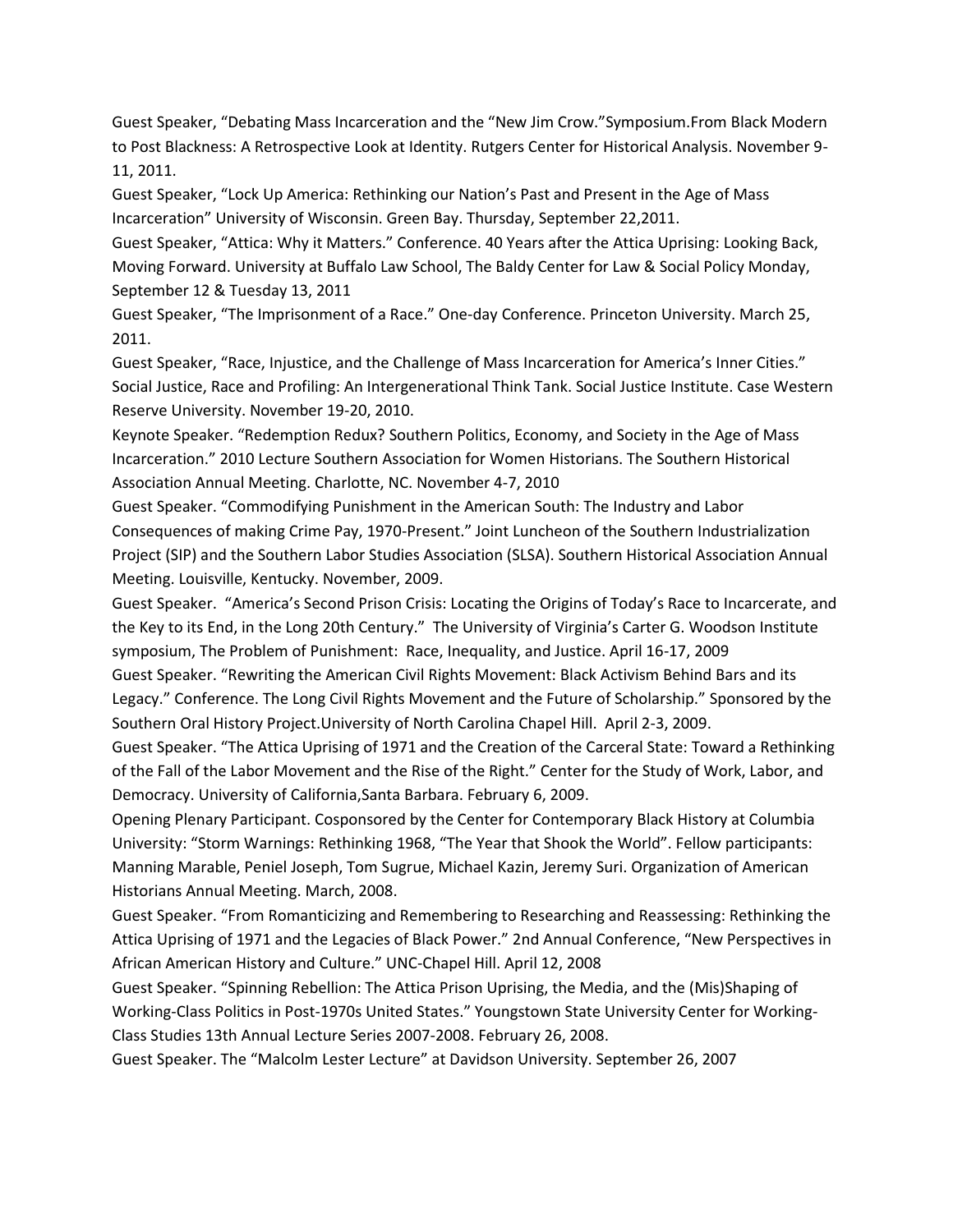Guest Speaker. "The Attica Prison Uprising of 1971 and its Legacy: Rescuing Prisoner Rights and Rethinking the Nation's Prison Crisis."University of California, Berkeley. Boalt School of Law. September 13, 2007

Guest Speaker, "Why History Matters: the Attica Prison Uprising of 1971, Prisoner Rights, and Justice Policy Today." The Open Society Institute, Soros Justice Fellows Annual Meeting.New Orleans. June 12, 2007

Guest Speaker, "The Perilous Path from the Past to the Present: Rethinking the Current State of Justice Policy in America." Sanford Institute for Public Policy.Duke University. April 25, 2007.

Guest Speaker, "Attica: The Civil Rights Movement Behind Bars and its Legacy."University of North Carolina at Greensboro. March 1, 2007

Guest Speaker, "The Attica Uprising of 1971: From Civil Rights Dreams to Prison Policy Nightmares.Wake Forest University.February 28, 2007.

Guest Speaker, "Attica: The Civil Rights Movement Behind Bars."Rutgers University. October 26, 2006 Guest Speaker, "No Truth, No Justice: The Attica Prison Uprising of 1971 and the Politics of the Ironic in Postwar America."Princeton University. Modern America Workshop. October 25, 2006

Guest Speaker, "The Attica Uprising of 1971: Rescuing the Past and Reclaiming the Future." The University of Pennsylvania Law School. October 16, 2006.

Guest Speaker, "Attica! Attica! Attica!: Rebellion, Reaction, and the Legacy of Truths Untold" The University of Michigan. September 21, 2006.

Guest Panelist. "Getting at Black Power History Sideways and Upside down: New Approaches to, and Understandings of, the Movement." Metropolitan History Workshop. The University of Michigan. September 22, 2006.

Guest Speaker. "Rethinking Prison Conditions and Prisoner Abuse in Modern America: Toward a Labor History of Inmates and Guards." Annual Luncheon of the Labor and Working Class History Association. The Organization of American Historians Annual Meeting.Washington,D.C. April, 2006.

Guest Speaker. "Blinded by the 'Barbaric' South: Prison Horrors, Inmate Abuse and the Ironic History of Penal Reform in the Postwar United States." Conference: "The End of Southern History? Integrating the Modern South and the Nation."Emory University. March 23-24, 2006

Guest Speaker: "Rage, Activism and Power: African Americans and the Remaking of the Motor City, 1945-1975." 10th Anniversary Celebration. Center for African American Urban Studies and the Economy (CAUSE). September, 2005

Guest Speaker. "What Happened to Detroit?" Spotlight on Research Television Lecture Series. March 6, 2003

Guest Speaker. "Detroit Politics in the Sixties and Seventies: Tumultuous Past, Contested Legacy" The Institute for Detroit Studies. February 13, 2003

Guest Speaker. "Firing Up the Motor City: Polarization and Possibility in Detroit's Auto Plants, 1965- 1975. Eastern Michigan University Heritage Lecture Series 2003. February 12, 2003

Guest Speaker. "Southern Migrants and the Transformation of Shopfloors Politics in Detroit." The 1999 Commonwealth Fund Conference, "Two Souths: Towards an Agenda for Comparative Study of the American South and the Italian Mezzogiorno."London, England. January, 1999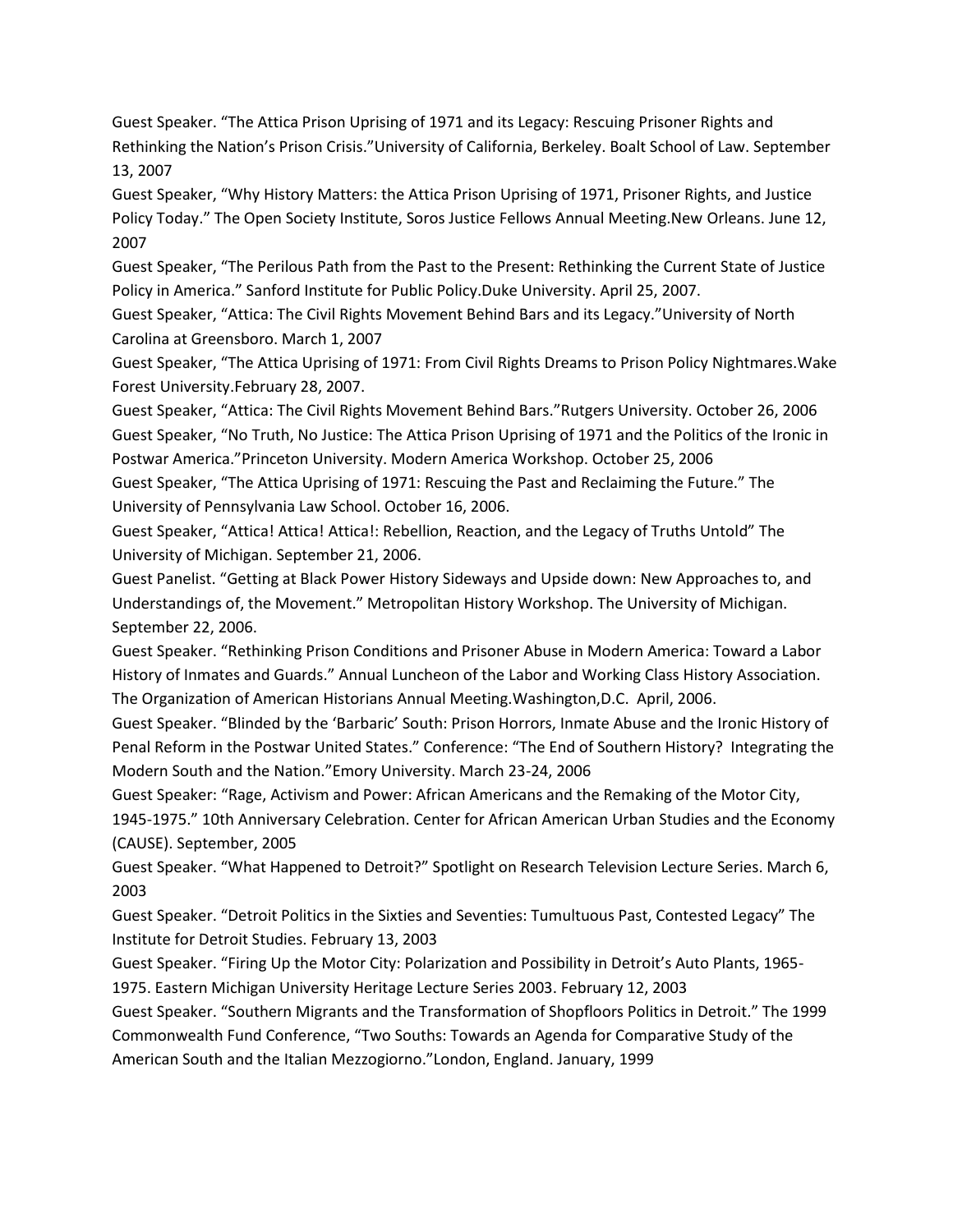Guest Speaker. "The Fight for Freedom on the Streets and Shopfloors of Postwar Detroit." The Smithsonian Institution, Program in African American Culture Conference, "The African American Freedom Struggle in the Midwest."Chicago,Illinois. October, 1998

Guest Speaker. "The Urban Impact of Restructuring in the Auto Industry: the Case of Detroit." The International Seminar on Economic and Social Development in the Greater ABC Region.Sao Paulo,Brazil. May, 1997

PAPERS PRESENTED/ROUNDTABLE PARTICIPATION:

Roundtable. The Clintons. Southern Historical Association. Little Rock, AK. November, 2015 Roundtable. The Current State of Carceral State History. The Organization of American Historians Meeting. St. Louis, MO 2015

Roundtable. The Crisis of the 1970s. The American Historical Association Annual Meeting. New York City. January, 2015

Roundtable. Understanding the Protests in Ferguson. The American Historical Association Annual Meeting. New York City. January, 2015

Roundtable. "The Carceral State." Social Science History Association. Toronto, Canada. November 6, 2014.

Roundtable. "Urban Cities in the Global Age." Urban History Association Annual Meeting. October 12, 2014. Philadelphia, PA.

Roundtable. "Mass Incarceration in America." The Association for African American Life and History. Memphis, Tennessee. September 26, 2014.

Roundtable Participant. Film Screening: "Criminal Injustice: Death and Politics at Attica." Organization of American Historians Annual Meeting. San Francisco, CA. April, 2013

Roundtable Participant. "State of the Field: Historians and the Carceral State." Organization of American Historians Annual Meeting. San Francisco, CA. April, 2013

Roundtable Participant. Film Screening: "Criminal Injustice: Death and Politics at Attica." American Historical Association Annual Meeting. New Orleans, LA. 2013

Roundtable Participant. State of the Field: Carceral State and Prison Studies." American Studies Association Annual Meeting. Puerto Rico. November, 2012

Panelist. "Criminalizing the Kids: Rethinking Poor Performance and Choice in America's Urban Schools." Conference. Society for American City and Regional Planning History (SACRPH). Baltimore, MD. November 17-20, 2011.

Panelist. "Why Mass Incarceration Matters: Rethinking Crisis, Decline, and Transformation in Postwar American History." Symposium. Historians and the Carceral State: Writing Policing and Punishment into Modern U.S. History." Rutgers University. March 5, 2009.

Panelist. "What do Prisons have to do with the fall of the Auto Industry?" Roundtable Participant. North American Labor History Association Annual Meeting. Detroit, Michigan. October, 2009.

Panelist. "Leading the Movement from Behind Bars: Rewriting the Struggle for Racial Equality in the United States 1965-1975." Panel title: "Student Protests"? The U.S., West Germany, and Poland in the 1960s-70s. American Historical Association Annual Meeting. New York City. January 2009.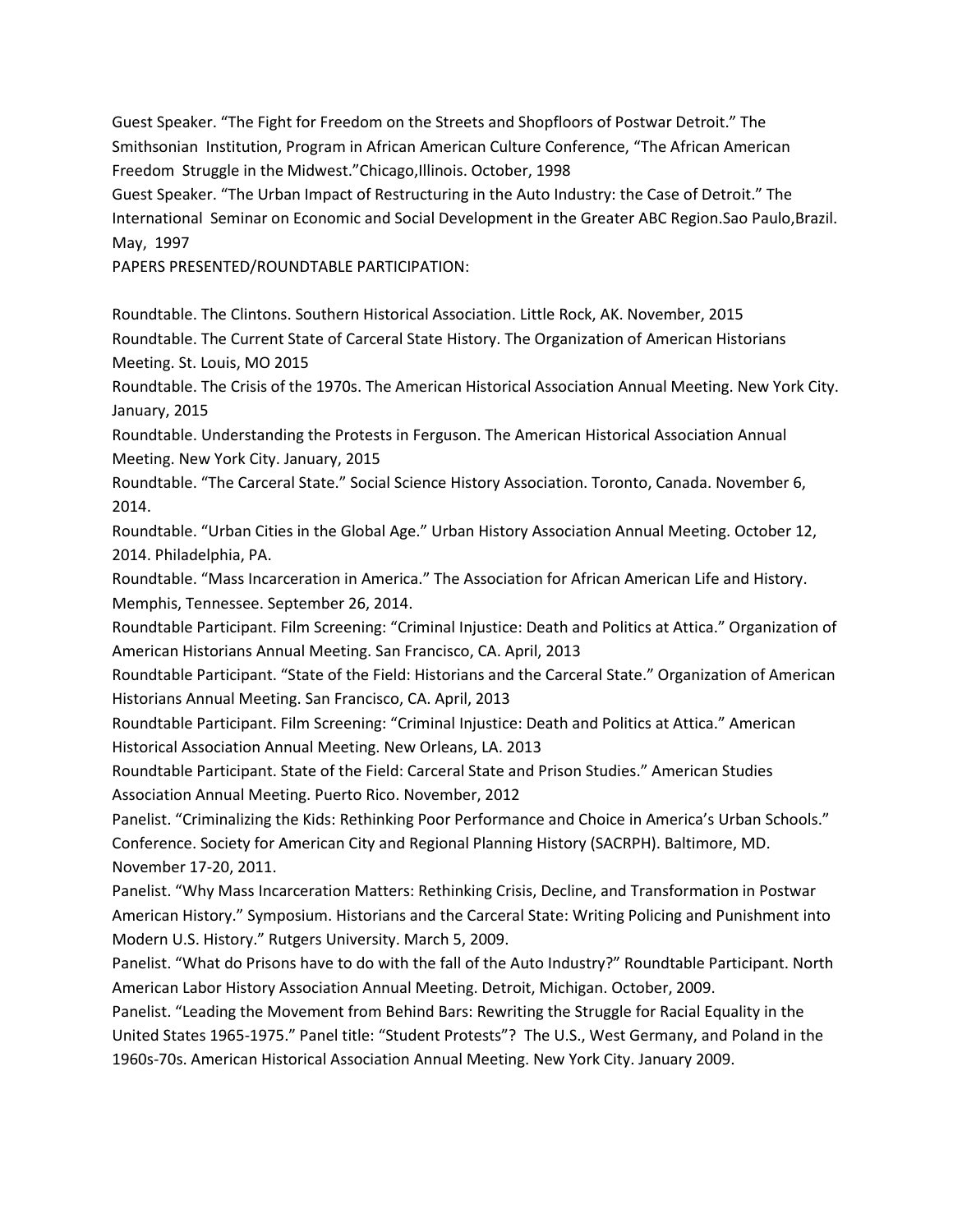Roundtable Participant. "On Trial Decades Later: The American Civil Rights Movement, Memory, and the Politics of Retrospective Justice." Social Science History Association Annual Meeting.Chicago. November, 2007

Roundtable Participant. "Seeing the Forest Not Just the Trees: Towards a Synthetic History of Urban and Suburban Development in Postwar America." New Directions in Urban and Suburban History. Pacific Coast Branch. American Historical Association. August 5, 2006.

Panelist. "Attica: Rebellion, Murder, and Justice Deferred." The Organization of American Historians Annual Meeting.Washington,D.C. April, 2006

Roundtable Participant. "Writing Attica Anew and Again." Race, Roots, & Resistance: Revisiting the Legacies of Black Power Conference. University of Illinois at Urbana-Champaign. March 30-April 1, 2006. Roundtable participant. "New Directions in the Study of Black Power: From Oakland to Attica." Annual Meeting Association for the Study of African American Life and History.Buffalo,New York. October 5-9, 2005.

Roundtable participant. "Radical Labor Activism: From Past to Present." The Southwest Labor Studies Association Meeting.Santa Barbara,California. May 5, 2005

Panelist. "Beyond 'Urban Crisis': Reexamining the political legacy of the Sixties in America's inner cities." Society for American Cityand Regional Planning History.St. Louis,Missouri. November 6, 2003 Roundtable Participant. "Global Politics and the American Labor Movement." The North American Labor History Conference.Detroit,Michigan. October 16, 2003.

Roundtable Participant. "Autoworkers in the 1950s," The North American Labor History Conference. October 17-19, 2002.Detroit,Michigan.

Panelist. "The Language of 'Black Manhood' and Worker Activism on Detroit's Shop floors: 1968-1971," The European Social Science History Association Meeting.Amsterdam,Netherlands. April 12-16, 2000 Panelist. "The Radical Roots of the Black Liberal Ascendancy." The American Historical Association Annual Meeting.Chicago,Illinois. January, 2000

Panelist. "'A Ruling without Reason'; Black Militancy, Legal Liberalism, and White Disaffection with the Motor City, 1969-1973." Social Science History Association. Twenty-first Annual Meeting.New Orleans,Louisiana. October, 1996

Panelist. "Detroit Scholarship: Future Directions." Roundtable Discussion Participant. The Eighteenth Annual North American Labor History Conference. Wayne State University. Detroit,Michigan. October, 1996

Panelist. "Rethinking the Politics of White Flight in the Postwar City:Detroit, 1945-1980." The Center for Recent United States History Conference–Contested Terrain: The Transformation of Postwar Political Culture, 1945-1955. The University of Iowa. April 20, 1996

Panelist. "Work Stoppages, Auto Worker Militancy and the State: the United States and Canada, 1950- 1980." The Seventeenth Annual North American Labor History Conference,Wayne State University.Detroit,Michigan, 1995

Panelist. "The Disease of Racism: An African American's 'Insanity' and Institutionalization." The American Historical Association.Chicago,Illinois. January, 1995

Panelist. "Another War At Home: Autoworkers and Their Foremen on the Shop Floors of Detroit, 1963- 1973." The State Historical Society of Wisconsin Conference, "Towards a History of the 1960s."Madison,Wisconsin. April, 1993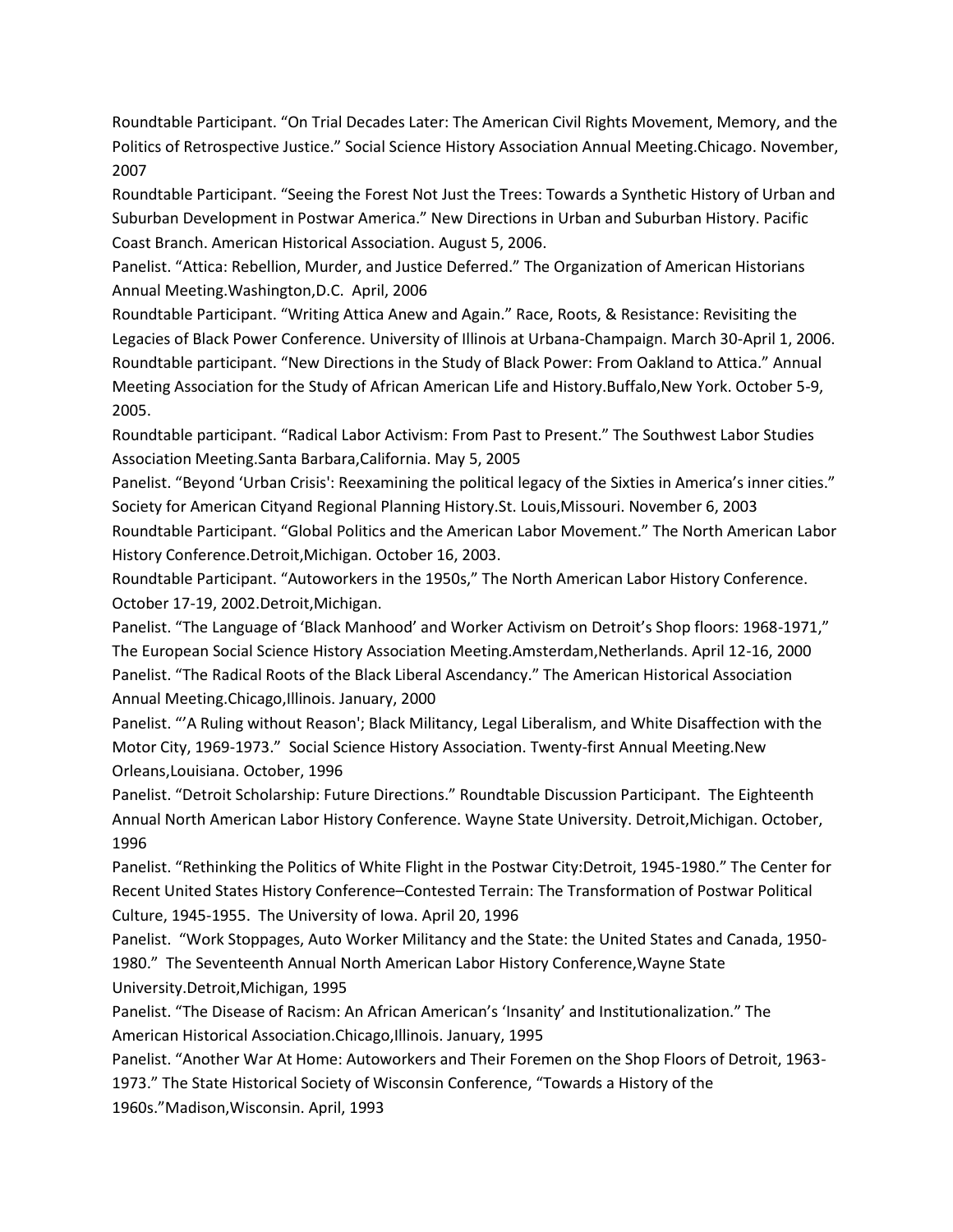## CONFERENCE COMMENT/CHAIR:

Chair of Session entitled, "Gender and Southern Prisons." Southern Association of Women Historians. June 11-14, 2015. Charleston, South Carolina.

Chair of session entitled, "Genealogies of the Carceral State: Crime Policy, Crisis, Race, and Resistance in Twentieth-Century America." American Historical Association Annual Meeting. New Orleans, LA. January 2012.

Comment on session entitled,"From the War on Poverty to the War on Crime: The Rise of Punitive Policy at the Federal, State, and Local Levels." Organization of American Historians Annual Meeting. Milwaukee, WI. April, 2011.

Chair and comment on session entitled, "Desegregating Backlash: Liberals and African Americans in the Making of Modern Conservatism." Organization of American Historians Annual Meeting. Milwaukee, WI. April, 2011

Chair of session entitled, "Exploring Political Networks in the Post-Civil Rights Era." American Historical Association Annual Meeting. Chicago, IL. January 2012.

Chair of session entitled, ""Black Children and Boundaries of Innocence, 1896-1968: Gendered Criminalization, Training 'Productive' Future Citizens, and Rural Hosting Programs as Sites of Racial Transformation." 96th Annual Convention of the Association for the Study of African American Life and History (ASALH). October 5-October 9, 2011. Richmond, Virginia.

Chair of session entitled, "Politics and Policy in the Post-Civil Rights City." American Historical Association Annual Meeting. January 6-9, 2011. Boston, Massachusetts.

Chair of session entitled, "Suburban Diversity, Civic Identity, and Racialized Politics in Postwar America." Organization of American Historians Annual Meeting. April 7-10, 2010. Washington, DC. Chair and Comment of session entitled, "Forced Labor in the South after Slavery: the Longue Duree." Conference on Race, Labor and Citizenship in the Post-Emancipation South College of Charleston, March 11-13, 2010 Chair of session entitled: "Rethinking the 1970s" the Long Civil Rights Movement in the Decade of Political Realignment. American Historical Association Annual Meeting. January 7-10, 2010.

Comment on papers read at session entitled "Struggles for Economic Justice in the post-1960s American South" Organization of American Historians Annual Meeting. March 26-29, 2009.

Chair of session entitled: "Reinventing Urbanity in Post-WWII America." Urban History Association Meeting.Houston,Texas. November 5-8, 2008.

Chair of session entitled: "Urban Renewal across the Regional Divide: American Values and Redevelopment Practices in Post-World War Two American Cities." The Organization of American Historians Annual Meeting.Memphis,Tennessee. March 29-April 1, 2007

Comment on papers read at session entitled, "Culture and Civil Rights in the Sixties and Seventies." The Organization of American Historians Annual Meeting.Memphis,Tennessee. April 3-6, 2003 Comment on papers read at session entitled, "Breaking the Mold: Gender, Class, Region, Race and Union Organization: White Collar Workers and Class Identity in the Twentieth Century." The Twenty-Third Annual North American Labor History Conference.Wayne State University.Detroit,Michigan. October 2001.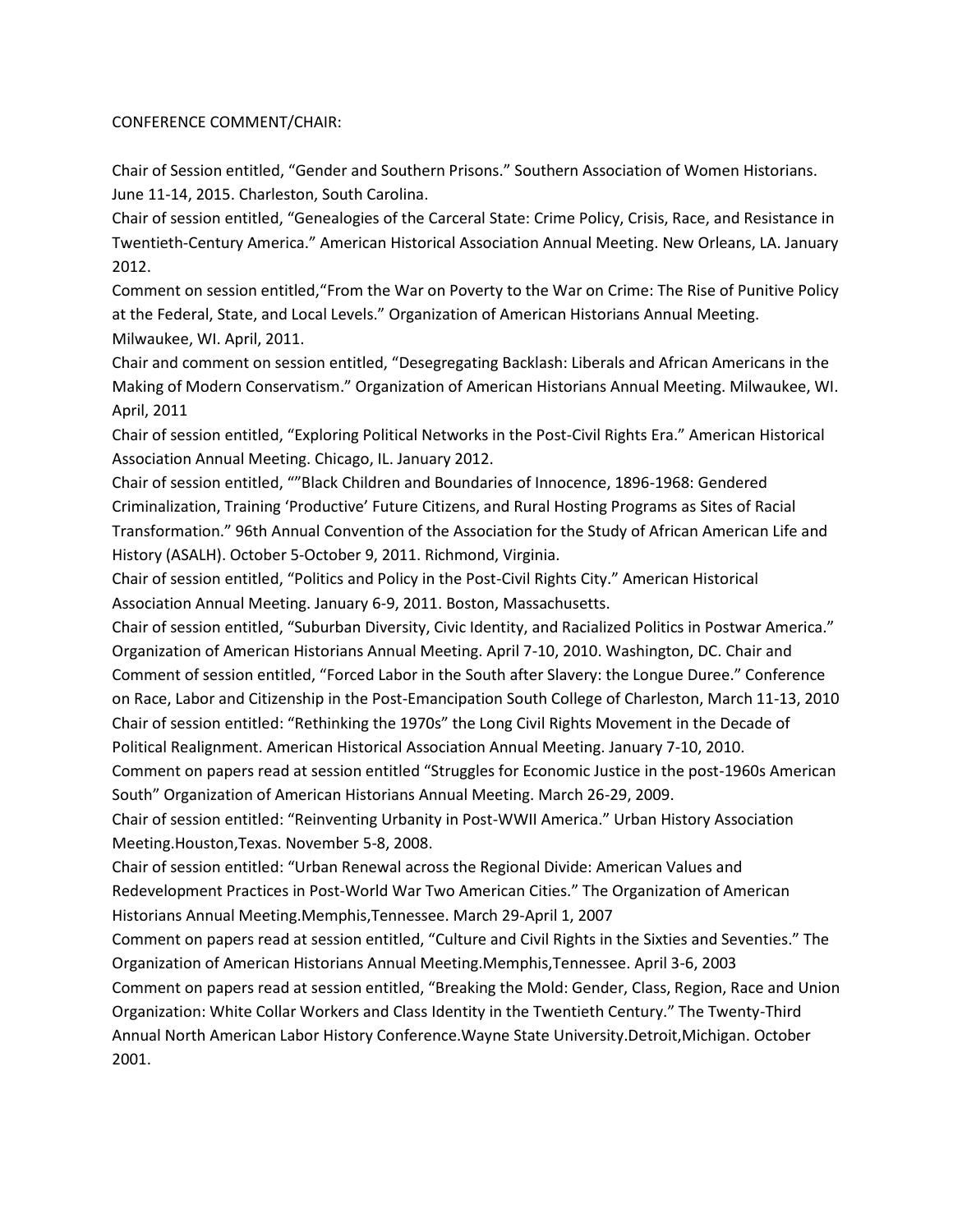Comment on papers read at session entitled, White Collar Workers and Class Identity in the Twentieth Century." The Twenty-Second Annual North American Labor History Conference. Wayne State University.Detroit,Michigan. October 2000.

Comment on papers read at session, entitled, "Made in Detroit: Local Histories, Local Politics." The American Studies Association.Detroit,Michigan. October 2000

Chair of session entitled, "New Perspectives on the New Deal." The Graduate History Forum. University of North Carolina at Charlotte.Charlotte,North Carolina. March 22, 2000.

Chair of session entitled, "Working Class Narratives from the Post-IndustrialCity." The Twenty-First Annual North American Labor History Conference.Wayne State University. Detroit, Michigan. October, 1999

Comment on papers read at session entitled, "New Thoughts on the 1960s." The Organization of American Historians Annual Meeting.Toronto,Ontario. April 22-24, 1999 NATIONAL BOARDS/COMMITTEES:

Advisory Board Member. Detroit Metropolitan Area Study Project. Institute for Social Research. The University of Michigan, Ann Arbor. 2014-

Appointed, Humanities Scholar for the Humanities Action Lab's nationally traveling, multi-platform public humanities project on the history and human experience of incarceration. The New School for Public Engagement. Consulting scholar for project April 2015 – January 2016.

Board Member, Labor and Working Class History Association, 2011-2014

Nominating Committee Member, Urban History Association, 2014-2017

Nominating Committee Member, Labor And Working Class History Association, 2013-2015 Advisory Board Member. Media and the Movement: Journalism, Civil Rights, and Black Power in the American South. Duke University and the University of North Carolina's Southern Oral History Program in the Center for the Study of the American South.

National Study Team Member. "The Causes and Consequences of High Rates of Incarceration in America." Study funded by the National Academy of Sciences, The MacArthur Foundation, and the National Institute of Justice. Washington, D.C. Ongoing, 18 month study.

Appointed Advisory Panel Member, The Future of Work Initiative. Open Society Institute. New York City, NY. 2014

Advisor: Center for Community Change. 2014

Editorial Board Member: Journal of Human and Civil Rights (University of Illinois Press). 2014 Serving on panel of experts writing position paper on rebuilding the labor movement for the AFL-CIO: "The Future of Worker Representation." Report to be presented to the AFL-CIO leadership at National Convention 2014.

Appointed Editorial Board, Journal of Social Criminology. 2014

Appointed Advisory Panel Member, Life of the Law Project. 2013

Board Member, Prison Policy Initiative, 2012

Member, Scholars Strategy Network. http://www.scholarsstrategynetwork.org/

Appointed to Board of Contributing Editors, Labor: Studies in Working Class History of the Americas, 2012-2015